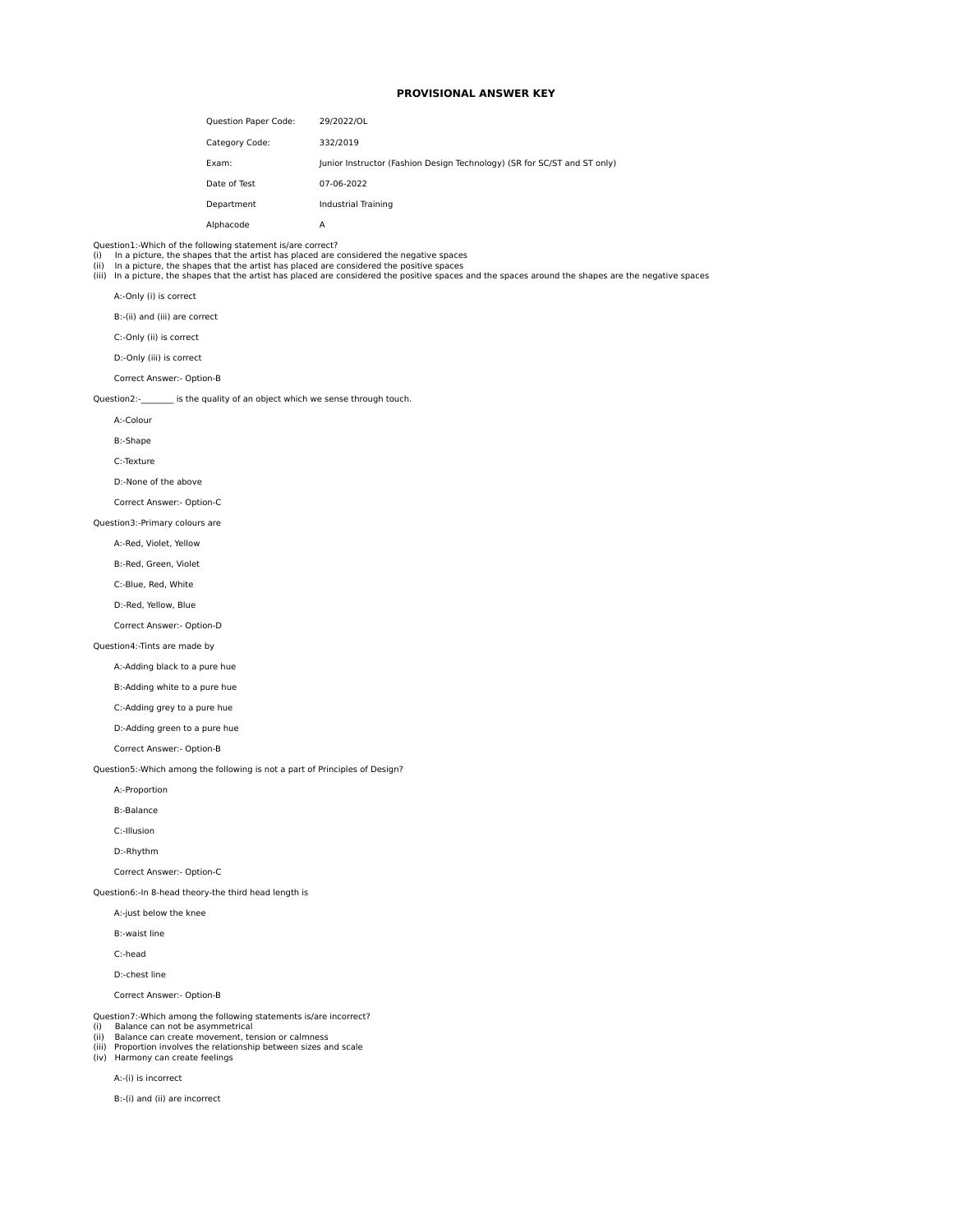C:-(iii) and (iv) are incorrect

D:-All the statements are incorrect

Correct Answer:- Option-A

Question8:-A stick figure can be drawn by using

A:-Only dots

B:-Only lines

C:-Lines, dots and curves

D:-Only curves

Correct Answer:- Option-C

Question9:-Which stripes make someone to looks taller?

A:-Diagonal and horizontal

B:-Diagonal

C:-Horizontal

D:-Vertical

Correct Answer:- Option-D

Question10:-Which medium of colour is most suitable to render fall or folds in heavy weight fabrics?

A:-Pencil

B:-Crayon

C:-Poster

D:-Water

Correct Answer:- Option-C

Question11:-Chekkutty doll-the doll created by using handloom sarees affected on flood 2018-the mascot of a new kerala rebuilding itself. Who designed chekkutty doll?

A:-Lakshmi Priya

B:-Lakshmi Menon

C:-Priya Lakshmi

D:-Priya Menon

Correct Answer:- Option-B

Question12:-'Allen Solly' is a clothing brand from

A:-USA

B:-UK

C:-India

D:-Africa

Correct Answer:- Option-C

Question13:-'PRANAAH' is a kerala fashion brand lead by

A:-Kavya Madhavan

B:-Poornima Indrajith

C:-Sameera Saneesh

D:-Saritha Jayasurya

Correct Answer:- Option-B

Question14:-Lakme fashion week held in

A:-Tokiyo

B:-Los Angeles

C:-Bengaluru

D:-Mumbai

Correct Answer:- Option-D

Question15:-Miss Universe 2021 is

A:-Nadia Ferreira

B:-Harnaaz Sandhu

C:-Andrea Meza

D:-Julia Gama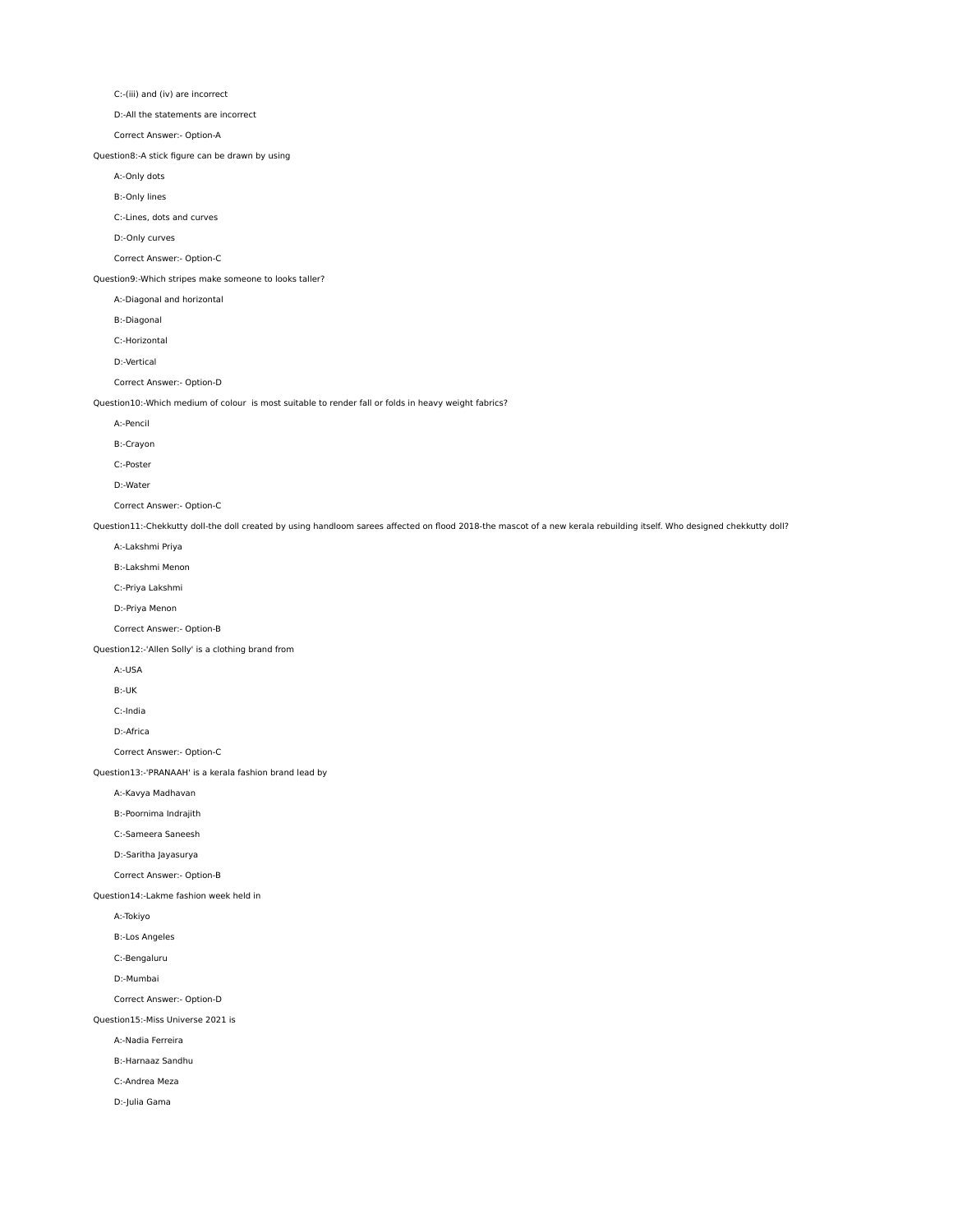Correct Answer:- Option-B

Question16:-The famous fashion brand 'Max' established in India in the year

A:-2008

B:-2006

C:-2003

D:-2000

Correct Answer:- Option-B

Question17:-Rohit Bal is famous for designing

A:-Kids wear

B:-Men's wear

C:-Men's and women's wear

D:-Women's wear

Correct Answer:- Option-C

Question18:-An outfit means

A:-Gents wear

B:-Ladies wear

C:-Kids wear

D:-A set of clothes

Correct Answer:- Option-D

Question19:-Calvin Klein is an international fashion designer-who belonging from which among the following countries?

A:-USA

B:-UAE

C:-KSA

D:-India

Correct Answer:- Option-A

Question20:-A small shop selling fashionable clothes or accessories called

A:-Fashion store

B:-Boutique

C:-Textiles

D:-Couture

Correct Answer:- Option-B

Question21:-A fashion cycle has how many stages?

A:-6

B:-5

C:-7

D:-3

Correct Answer:- Option-B

Question22:-A style that lasts for several seasons? Sometimes even years called

A:-FAD

B:-Peak

C:-Classic

D:-Decline

Correct Answer:- Option-C

Question23:-Which among the below fabrics is widely used in kids wear?

A:-Jute

B:-Linen

C:-Rayon

D:-Cotton

Correct Answer:- Option-D

Question24:-Popees baby care is located in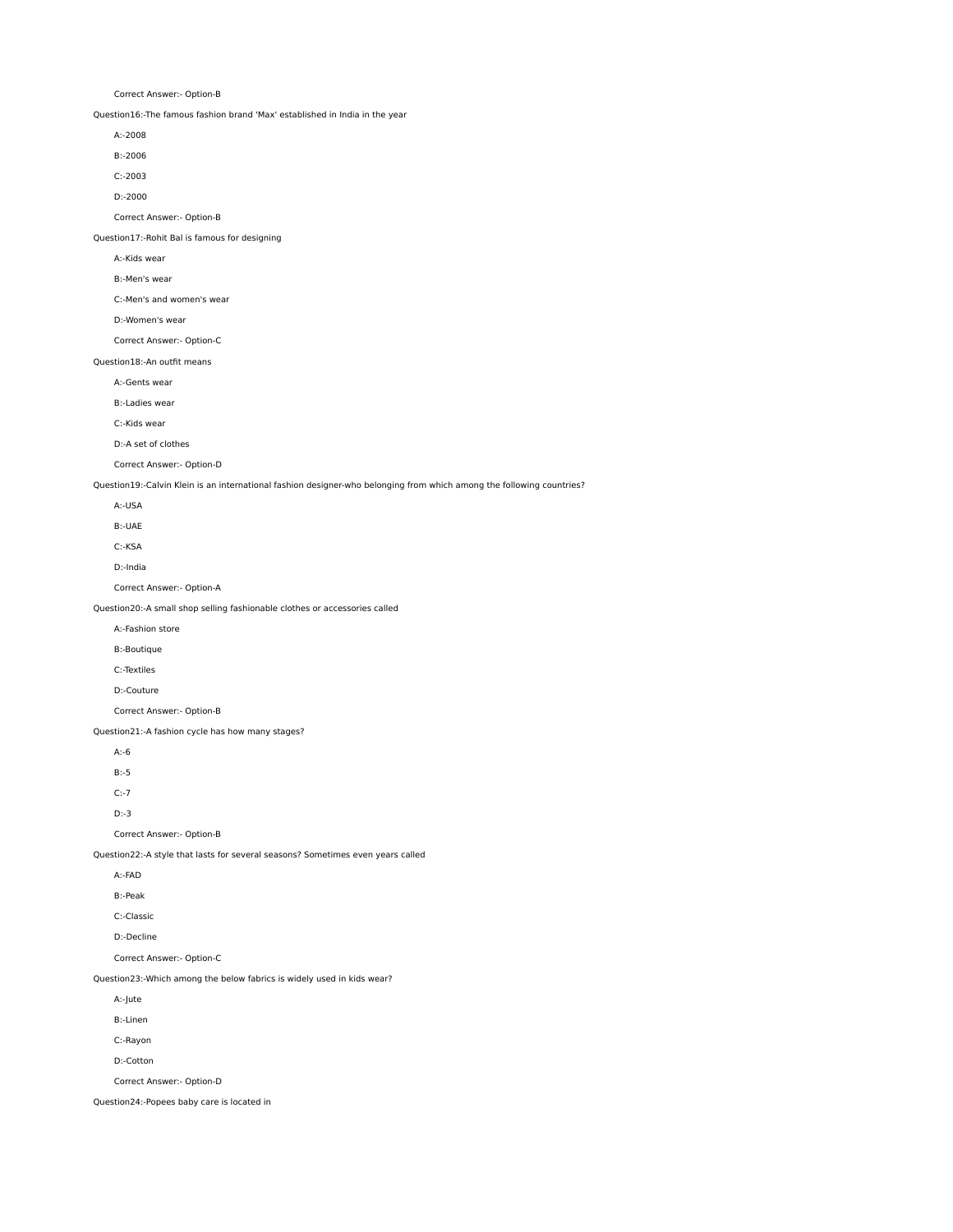#### A:-Thrissur

B:-Thiruvananthapuram

C:-Malappuram

D:-Wayanad

Correct Answer:- Option-C

Question25:-Which among the below is suitable to use in light weight or sheer fabric to create a perfect finish?

A:-Slot seam

B:-French seam

C:-Lapped seam

D:-Pinked seam

## Correct Answer:- Option-B

Question26:-Among the below statements which is /are correct?

(i) Silk and rayon are natural

(ii) Cotton and linen are natural (iii) Rayon is natural

A:-(i) is a correct

B:-(iii) is correct

C:-(ii) is correct

D:-(i) and (ii) are correct

Correct Answer:- Option-C

Question27:-A one piece garment consisting of trousers, a piece of cloth which covers your chest and straps which go over your shoulder - called

A:-A jabla

B:-A swim suit

C:-A duangaree

D:-A saree

Correct Answer:- Option-C

Question28:-Tucks coming to a point are called

A:-Darts

B:-Tucks

C:-Pleats

D:-Godets

Correct Answer:- Option-A

Question29:-Styling ideas is called

A:-Fashion trend

B:-Fashion style

C:-Fashion cycle

D:-Fashion forecasting

Correct Answer:- Option-A

Question30:-Which among the below is a rule for selection of Miss India?

A:-The participant should not be an Indian by birth

B:-The participant should either be an Indian by birth or not

C:-The participant should not exceed the age of 35

D:-The participant should be an Indian by birth

Correct Answer:- Option-D

Question31:-A lever attached to the presser bar for raising and lowering the presser foot is called

A:-Presser foot

B:-Feed dog

C:-Presser foot lifter

D:-Stitch regulator

Correct Answer:- Option-C

Question32:-Fabric puckering may due to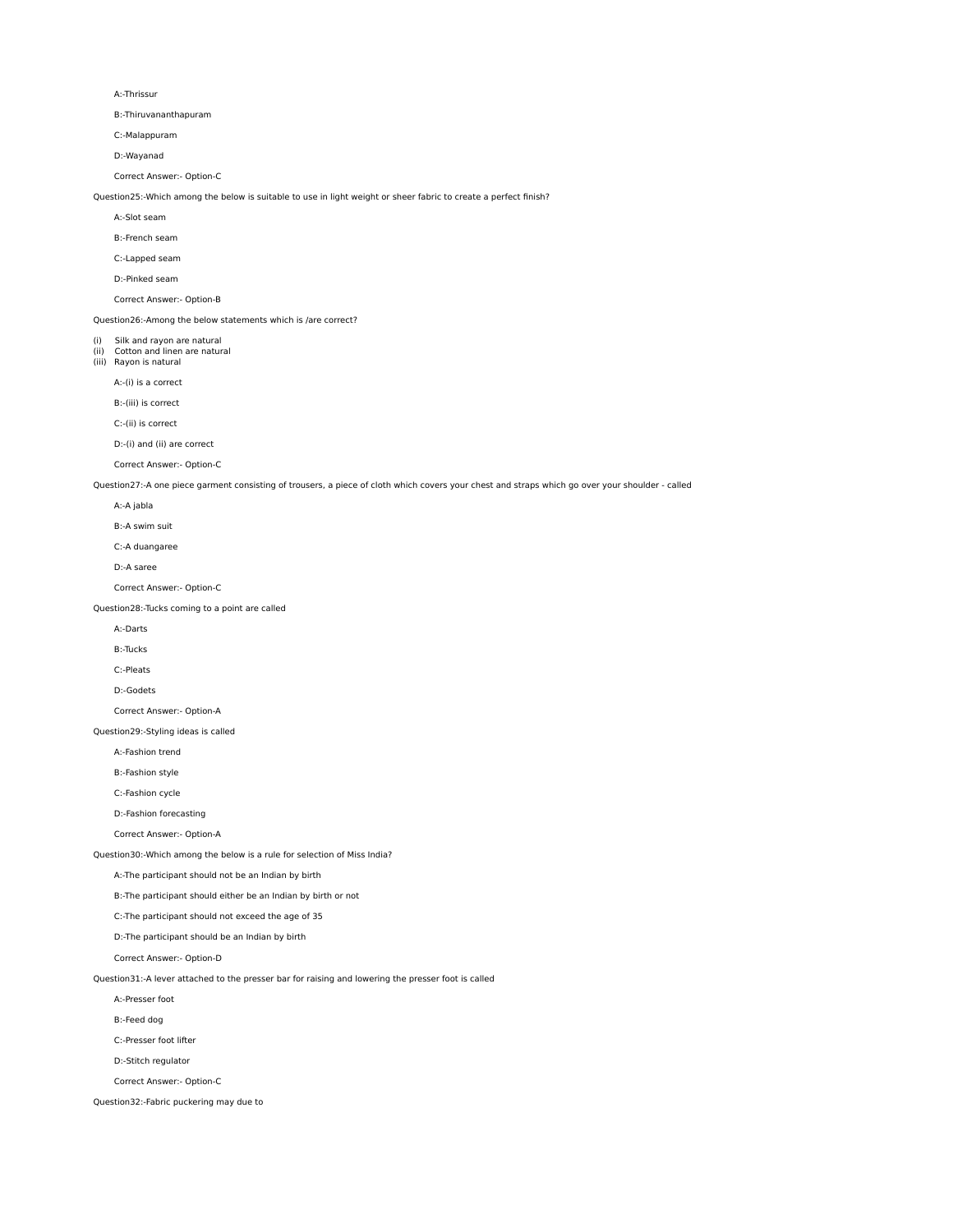A:-Blunt needle

B:-Too little pressure on presser foot

C:-Lack of oil

D:-Bobbin too full

Correct Answer:- Option-A

Question33:-The needle size suitable to stitch heavy upholstery fabrics is

A:-11

B:-20

C:-14

D:-16

Correct Answer:- Option-B

Question34:-Which among the below is worn on finger to protect it from being pricked or poked by a needle while sewing?

A:-Finger cap

B:-Finger cover

C:-Finger thimble

D:-None of the above

Correct Answer:- Option-C

Question35:-Brother-the sewing machine brand is originated in

A:-Japan

B:-India

C:-America

D:-China

Correct Answer:- Option-A

Question36:-Which is the unique sari embroidery of Karnataka that uses religious motif?

A:-Kantha

B:-Kasuti

C:-Kashida

D:-Phulkari

Correct Answer:- Option-B

Question37:-Which one is a domestic art, that its base is of waste materials?

A:-Kashida

B:-Kantha

C:-Phulkari

D:-Kasuti

Correct Answer:- Option-B

Question38:-Which embroidery is considered as a needle painting so vivid and lively are the expression on the face and movements of bodies?

A:-Chickenkari

B:-Zardosi

C:-Kasuti Embroidery

D:-Chamba Embroidery

Correct Answer:- Option-D

Question39:-Which of the following four stitches used in Kasuti?

A:-Gavanti, Murgi, Negi, Aari

B:-Gavanti, Murgi, Aari, Menthi

C:-Gavanti, Murgi, Negi, Menthi

D:-Gavanti, Mutwa, Negi, Aari

Correct Answer:- Option-C

Question40:-What is "KOKA"?

A:-A small stead of single diamond or ruby fixed at the corner of left nostril

B:-A small stead of single diamond fixed at the corner of right nostril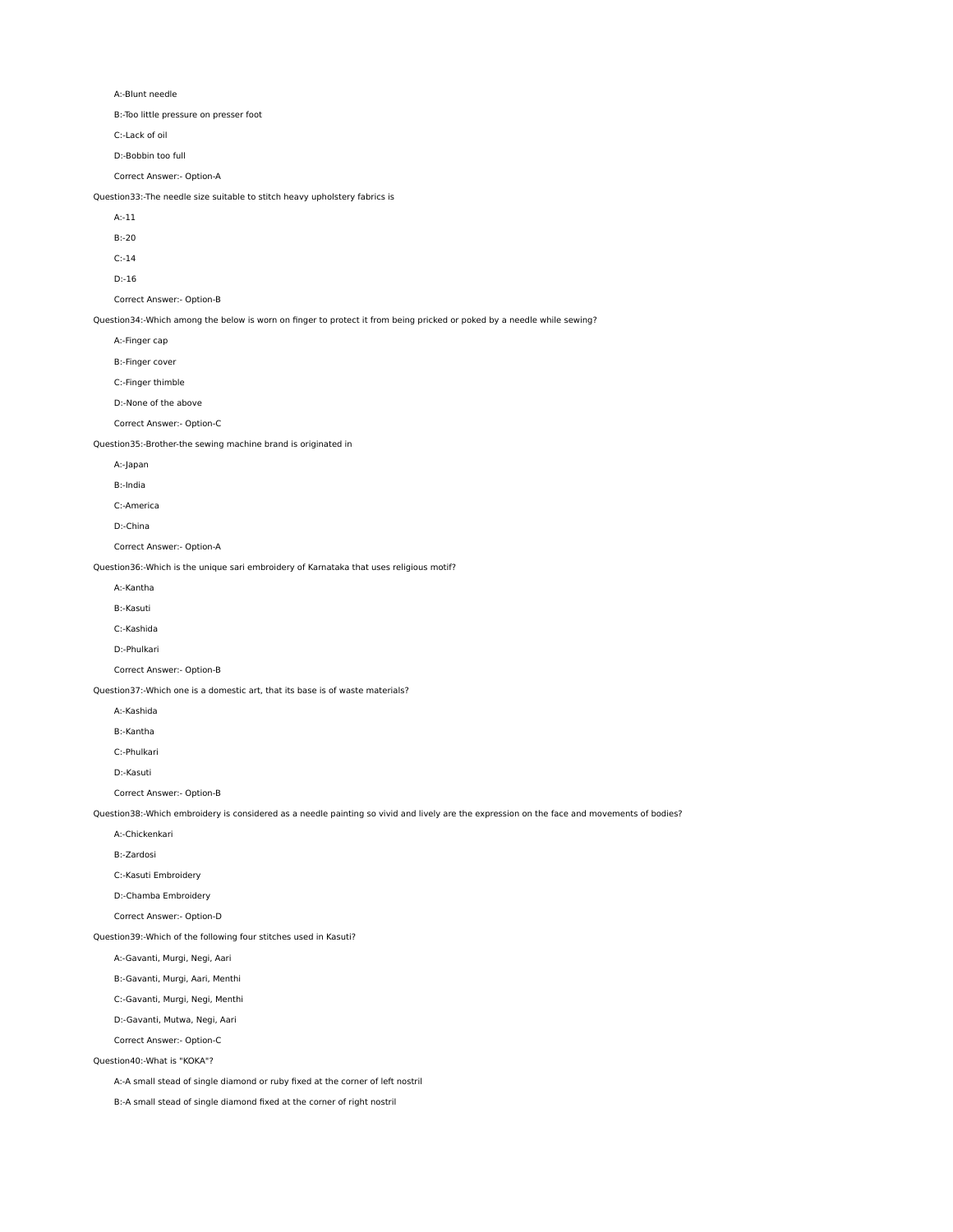C:-A small stead of single ruby fixed at the corner of right nostril

D:-A small stead of single ruby fixed at the top of the left ear

Correct Answer:- Option-A

Question41:-Which is not an accessory for the ear?

A:-Jhumka

B:-Kana-vaji

C:-Kana-door

D:-Kada

## Correct Answer:- Option-D

Question42:-Which are not variations of Back Stitch?

A:-Prick Stitch/Slip Stitch

B:-Prick Stitch/Pick Stitch

C:-Slip Stitch/Pick Stitch

D:-Slip Stitch/Whip Stitch

Correct Answer:- Option-B

Question43:-Which stitch is used to neaten raw edges particularly on seam allowance?

A:-Running stitch

B:-Prick stitch

C:-Overcast stitch

D:-Back stitch

Correct Answer:- Option-C

Question44:-A round, narrow, long scarf made of feathers, pleated silk or fur?

A:-Bertha

B:-Boa

C:-Babushika

D:-Alpaca

Correct Answer:- Option-B

Question45:-A glove with four fingers separates and thumb separated

A:-Mink

B:-Mailot

C:-Marino

D:-Mitten

Correct Answer:- Option-D

Question46:-Any paid messages in the media used to increase sales is called

A:-Franchising

B:-Retailing

C:-Advertising

D:-Merchandising

Correct Answer:- Option-C

Question47:-A French Word for a small shop with unusual clothing and atmosphere

A:-Atelier

B:-Boutique

C:-Pret-e porter

D:-Haute-couture

Correct Answer:- Option-B

Question48:-A short double breasted jacket fastened on left side and tight fitting up to the waist worn in Himachal Pradesh known as

A:-Dhotara

B:-Chaubandhi

C:-Angavastra

D:-Ghagra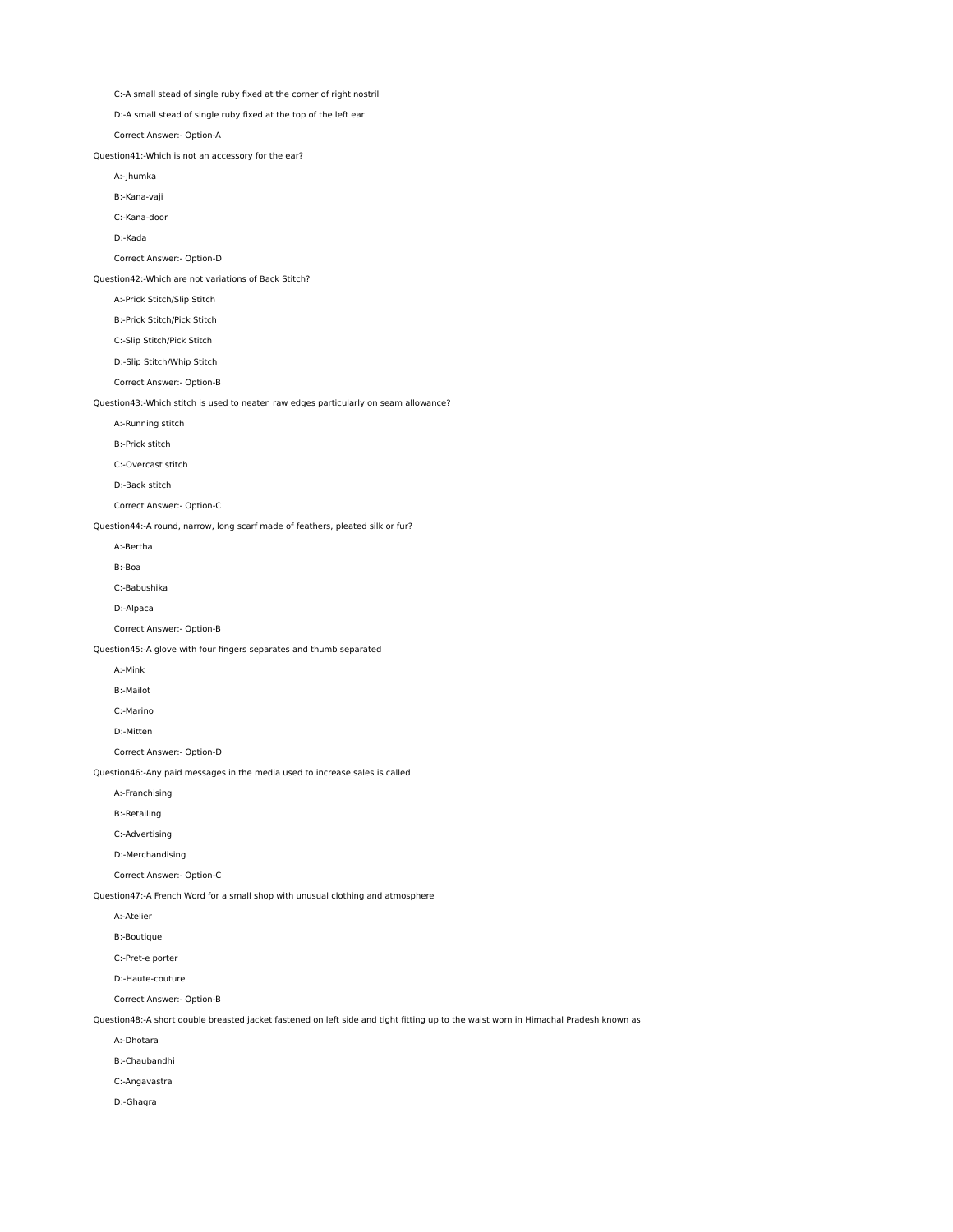Correct Answer:- Option-B

Question49:-Which of the following is not the traditional name of dupatta?

A:-Upavastra

B:-Upavarni

C:-Lugadi

D:-Angavasthra

Correct Answer:- Option-D

Question50:-The portion of choli covering the breast area is called

A:-Lugadi

B:-Angiya

C:-Tibba

D:-Katori

Correct Answer:- Option-D

Question51:-Which collar resembles a shirt collar in all respects expect that it lays flat on the shoulder?

A:-Wing collar

B:-Tennis collar

C:-Peterpan collar

D:-Shawl collar

Correct Answer:- Option-B

Question52:-A system of pattern making that depends on measurements taken from a form or model to create basic pattern is

A:-Draping

B:-Marker planning

C:-Grading

D:-Pattern drafting

Correct Answer:- Option-D

Question53:-Basic pattern set consist of

A:-4-piece pattern set

B:-3-piece pattern set

C:-6-piece pattern set

D:-5-piece pattern set

Correct Answer:- Option-D

Question54:-It is a complete record of all pattern pieces with in the pattern set which all includes swatches, and special pattern information?

A:-Cost Sheet

B:-Pattern Chart

C:-Spec sheet

D:-Tech pack

Correct Answer:- Option-B

Question55:-A wedge shape cut out in a pattern controls the fit of a garment is

A:-Tuck

B:-Godet

C:-Dart

D:-Pleats

Correct Answer:- Option-C

Question56:-A plain-woven cotton made from bleached or unbleached yarn in a variety of weights, mainly used for draping?

A:-Poplin

B:-Corduroy

C:-Denim

D:-Muslin

Correct Answer:- Option-D

Question57:-The narrow firmly woven and finished strip on both lengthwise grain edges of the woven fabric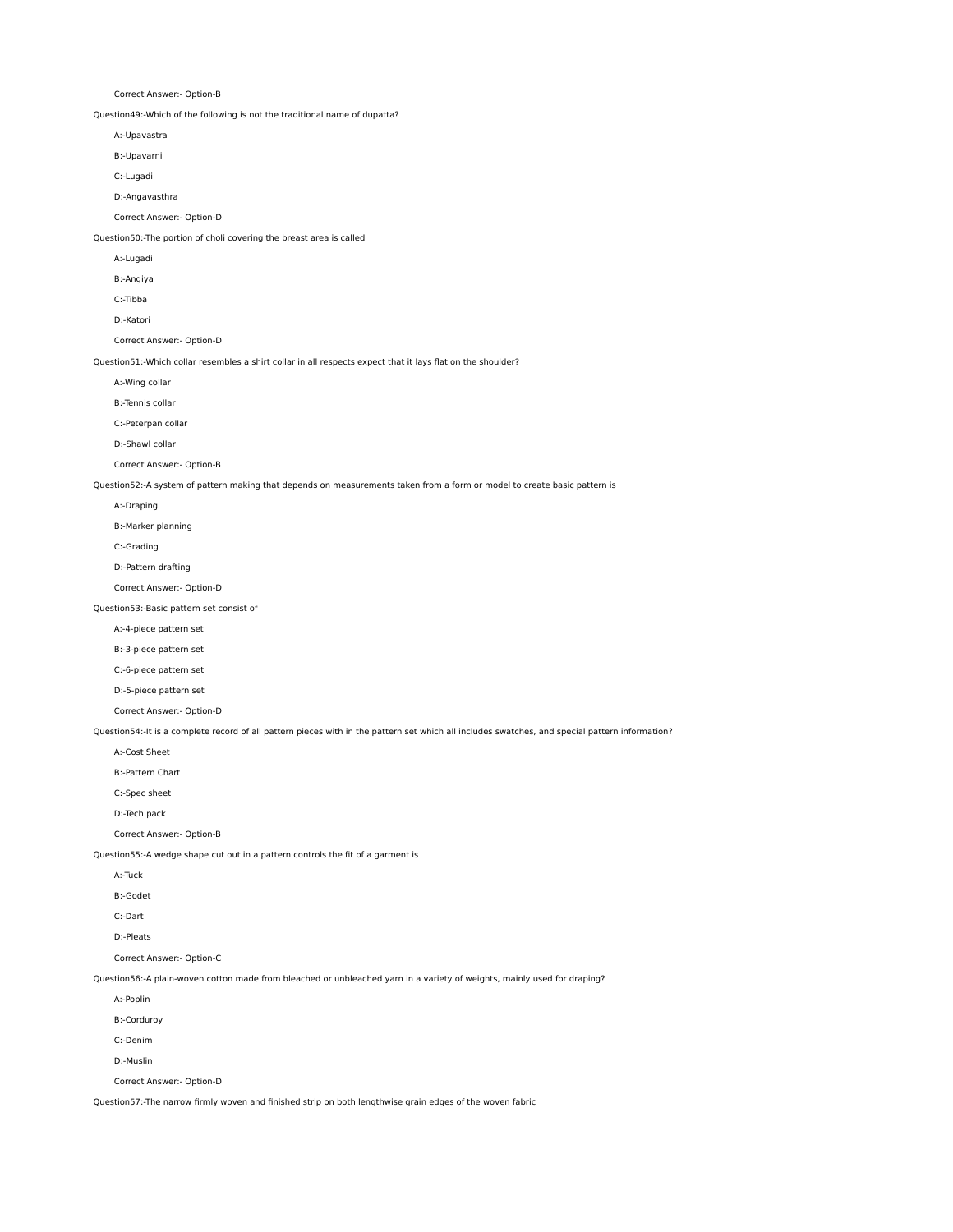#### A:-Selvedge

B:-Grain line

C:-Course

D:-Ends

#### Correct Answer:- Option-A

Question58:-A vertical line that is at right angles with the floor used to determine the balance of the figure

A:-Symmetrical line

B:-Asymmetrical line

C:-Grain line

D:-Plumb line

## Correct Answer:- Option-D

Question59:-The widest part of the sleeve dividing cap from the lower sleeve is known as

A:-Cap height

B:-Elbow level

C:-Bicep's level

D:-Wrist level

Correct Answer:- Option-C

Question60:-The act of slashing and spreading or pivoting and pattern section to alter its original shape?

A:-Pattern plot

B:-Pattern manipulation

C:-Marker making

D:-Contouring

Correct Answer:- Option-B

Question61:-This measurement is taken 10 cm below the base of the neck passing the measuring tape over the shoulder blades

A:-Neck measurement

B:-Sleeve round

C:-Chest round

D:-Across back

Correct Answer:- Option-D

Question62:-Triangular pieces of fabric inset to give a flared or pleated effect at the hem

A:-Godets

B:-Yokes

C:-Pleats

D:-Tucks

Correct Answer:- Option-A

Question63:-Which pocket included in a seam so that it lies within the garment?

A:-Patch pocket

B:-Inseam pocket

C:-Bound pocket

D:-Welt pocket

Correct Answer:- Option-B

Question64:-Which principle part of sewing machine controls the flow of needle thread?

A:-Needle bar

B:-Take up lever

C:-Tension disk

D:-Presser foot

Correct Answer:- Option-B

Question65:-Which part of the sewing machine holds the fabric against the feed dog?

A:-Tension desk

B:-Take up lever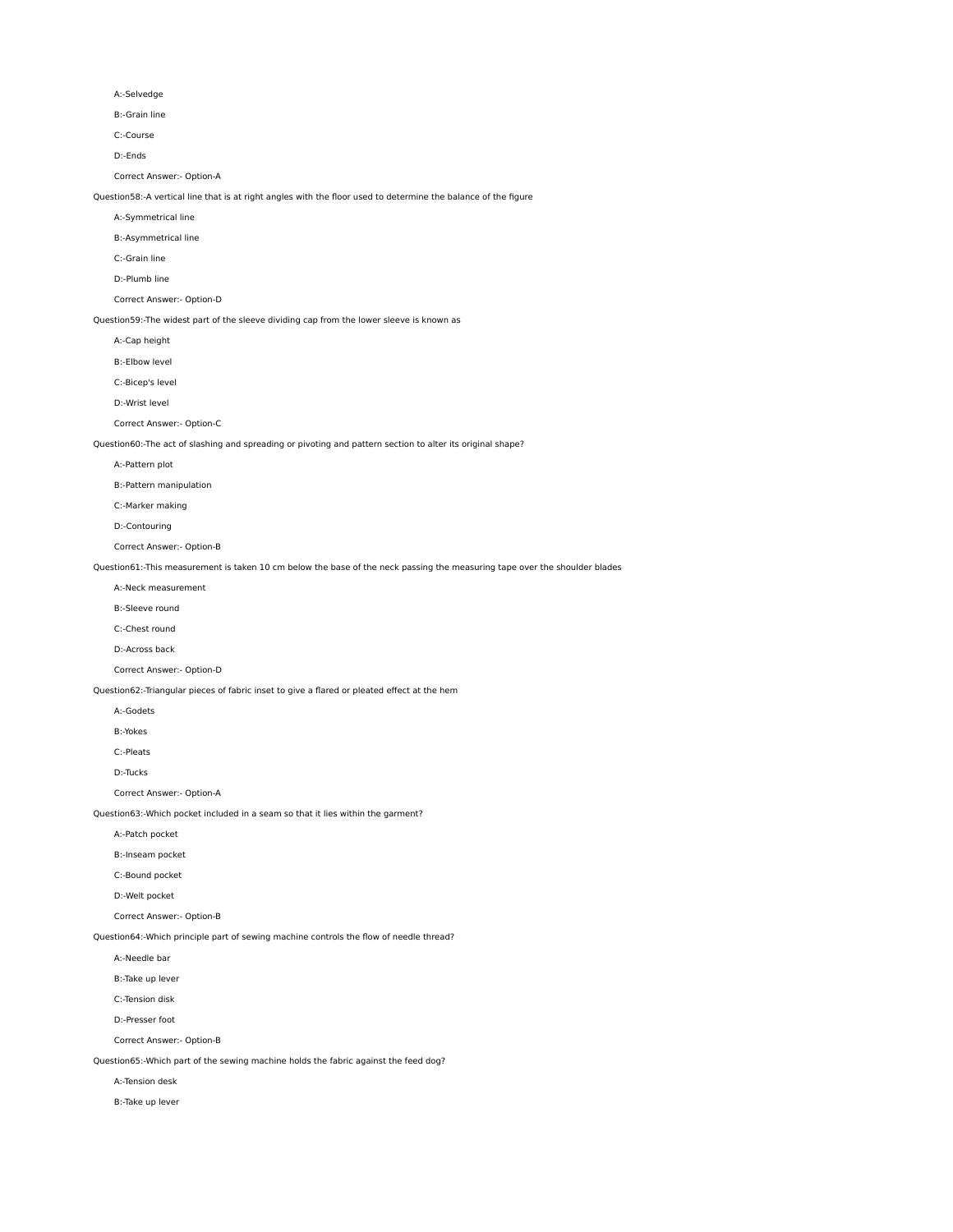#### C:-Presser foot

D:-Needle plate

Correct Answer:- Option-C

Question66:-Choose the most appropriate option for removing lipstick stain

A:-Use of salt water

B:-Soak in ammonia

C:-Wash with hot water and soap

D:-Sponge with methylated spirit

Correct Answer:- Option-D

Question67:-The process of preventive problem management where the problem is solved and the solution put in place so that the problem does not occur?

A:-Quality standards

B:-Quality control

C:-Quality inspection

D:-Quality assurance

Correct Answer:- Option-D

Question68:-Choose the appropriate expansion of the abbreviation of TQM

A:-Total Quantity Management

B:-Total Quality Management

C:-Total Quantitative Management

D:-Total Qualitative Management

Correct Answer:- Option-B

Question69:-Which series provides guideline for performing an audit of a quality system in an organization?

A:-ISO 10011

B:-ISO 10111

C:-ISO 11000

D:-ISO 11011

Correct Answer:- Option-A

Question70:-The method in which an absorbent paper or fabric placed under the stain so that the right side of the stain faces the absorbing surface is known as

A:-Dipping

B:-Sponging

C:-Sorting

D:-Mending

Correct Answer:- Option-B

Question71:-Choose the correct appropriate option for removing Iron rust on cloth?

A:-Rub with lime juice and salt

B:-Use salt water

C:-Wash with soap and cold water

D:-Soak in methylated spirit

Correct Answer:- Option-A

Question72:-Choose the most appropriate option for removing Blood stain on cloth?

A:-Soak in glycerin

B:-Soak in hot water

C:-Soak in lime juice

D:-Soak in salt water

Correct Answer:- Option-D

Question73:-Choose the appropriate expansion of the abbreviation of ISO?

A:-Indian Organization for Standards

B:-International Standards for Organization

C:-International Organization for Standardization

D:-Indian Standards for Organization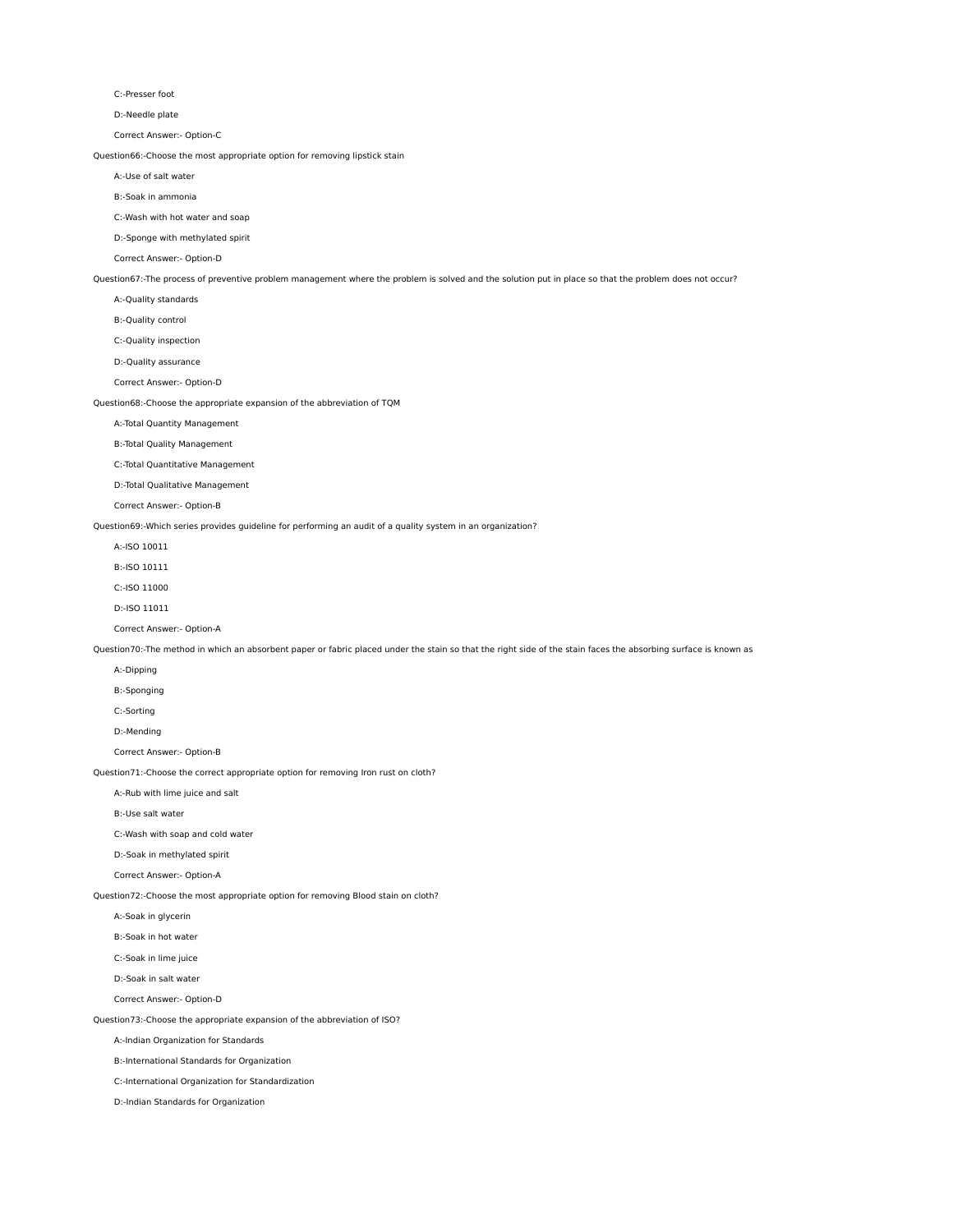Correct Answer:- Option-C

Question74:-Which of the following geometrical shape represent bleaching?

A:-Circle

B:-Triangle

C:-Square

D:-Rectangle

Correct Answer:- Option-B

Question75:-It is a graphical depiction of a no. of occurrence of an event in a bar chart or a bar graph?

A:-Flow chart

B:-Cause and effect diagram

C:-Check sheet

D:-Histogram

Correct Answer:- Option-D

Question76:-The primary colours described in pigment theory of colours

A:-Blue, Green, Purple

B:-Red, Blue, Yellow

C:-Red, Yellow, Purple

D:-Pink, Purple, Red

Correct Answer:- Option-B

Question77:-Colour brightness is called

A:-Tint

B:-Colour

C:-Tone

D:-Intensity

Correct Answer:- Option-D

Question78:-Circular chart used to show colour relationships is called a

A:-Colour ray

B:-Colour wheel

C:-Colour circle

D:-Colour scheme

Correct Answer:- Option-B

Question79:-To make a shade, you would add \_\_\_\_\_\_\_\_ to a colour.

A:-black

B:-white

C:-brown

D:-yellow

Correct Answer:- Option-A

Question80:-What words are used to describe colour temperature?

A:-Light and Dark

B:-Hot and Cold

C:-Black and White

D:-Warm and Cool

Correct Answer:- Option-D

Question81:-What colour is the result of mixing red + yellow + blue?

A:-Violet(Purple)

B:-Orange

C:-Brown

D:-Green

Correct Answer:- Option-C

Question82:-Three colours that are equal distance apart on the colour wheel are called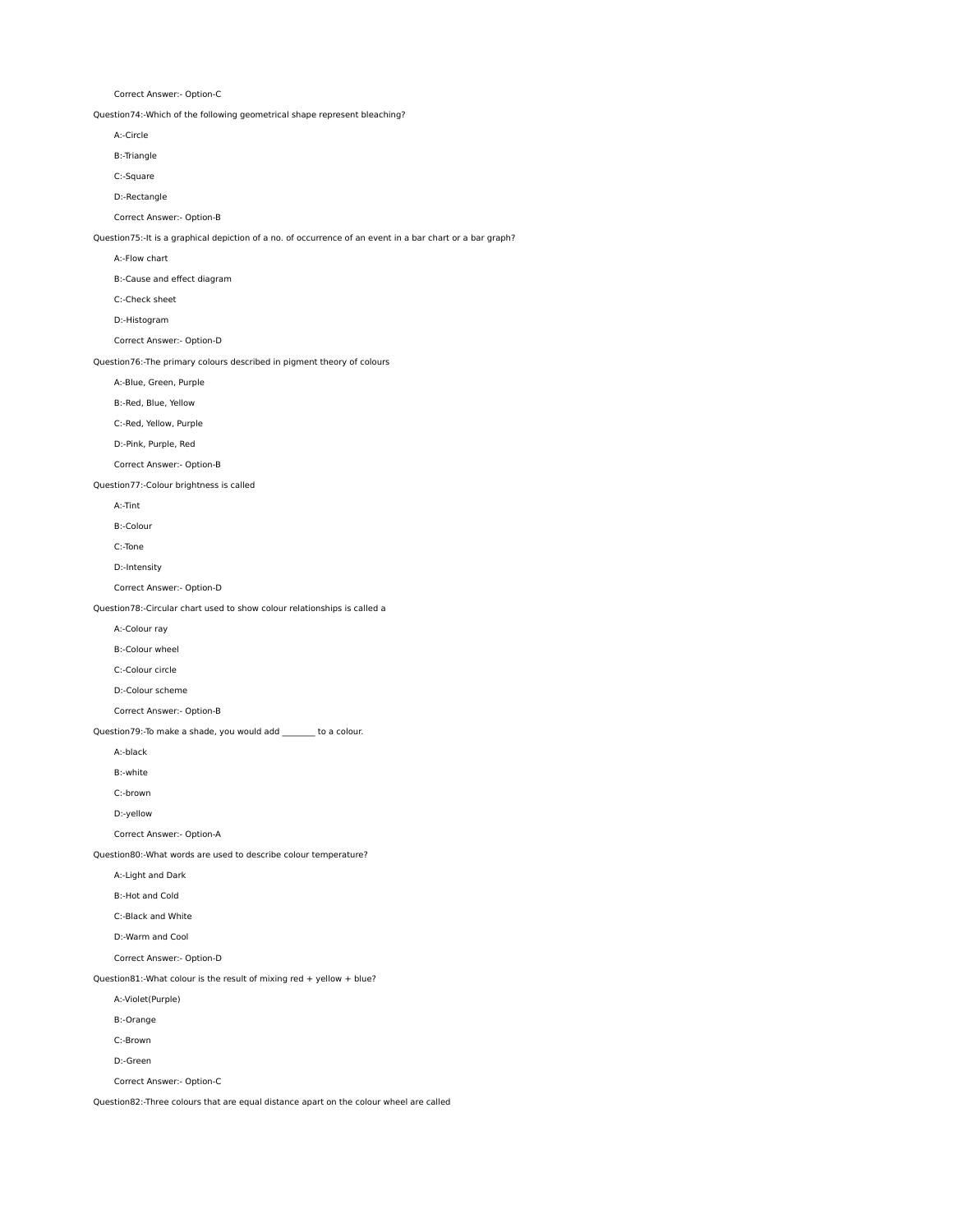A:-Intermediate or Tertiary colours

B:-Analogous colours

C:-Colour triad

D:-Complementary colours

Correct Answer:- Option-C

Question83:-Which colours will give you the greatest contrast?

A:-Red and Blue

B:-Red and Green

C:-Blue and Green

D:-Green and Yellow

## Correct Answer:- Option-B

Question84:-What are the colours formed, by mixing primary and secondary colours?

A:-Monochromatic Colours

B:-Tertiary Colours

C:-Complimentary Colours

D:-Intensity Colours

Correct Answer:- Option-B

Question85:-What does saturating a colour do?

A:-Make the colour pale

B:-Changes the colour transparency

C:-Changes the intensity of the colour

D:-Makes a new colour

Correct Answer:- Option-C

Question86:-Introduction of tuck stitch into a single jersey construction makes the resultant fabric

### A:-Lighter, thinner and wider

B:-Lighter, thicker and narrower

C:-Heavier, thicker and wider

D:-Heavier, thicker and narrower

Correct Answer:- Option-D

Question87:-Enzyme desizing of cotton is carried out with the help of

A:-Amylase

B:-Cellulase

C:-Lipase

D:-Protease

Correct Answer:- Option-A

Question88:-Which one of the following fibres is most resistant to attack by micro-organisms?

- A:-Cotton
- B:-Wool

C:-Jute

D:-Acrylic

Correct Answer:- Option-D

Question89:-What will be the resultant count when two yarns of 12s Ne and 16s Ne are plied together?

A:-14s Ne

B:-13s Ne

C:-6.8s Ne

D:-9.8s Ne

Correct Answer:- Option-C

Question90:-Dyeing of acrylic is carried out by using

A:-Vat dye

B:-Cationic dye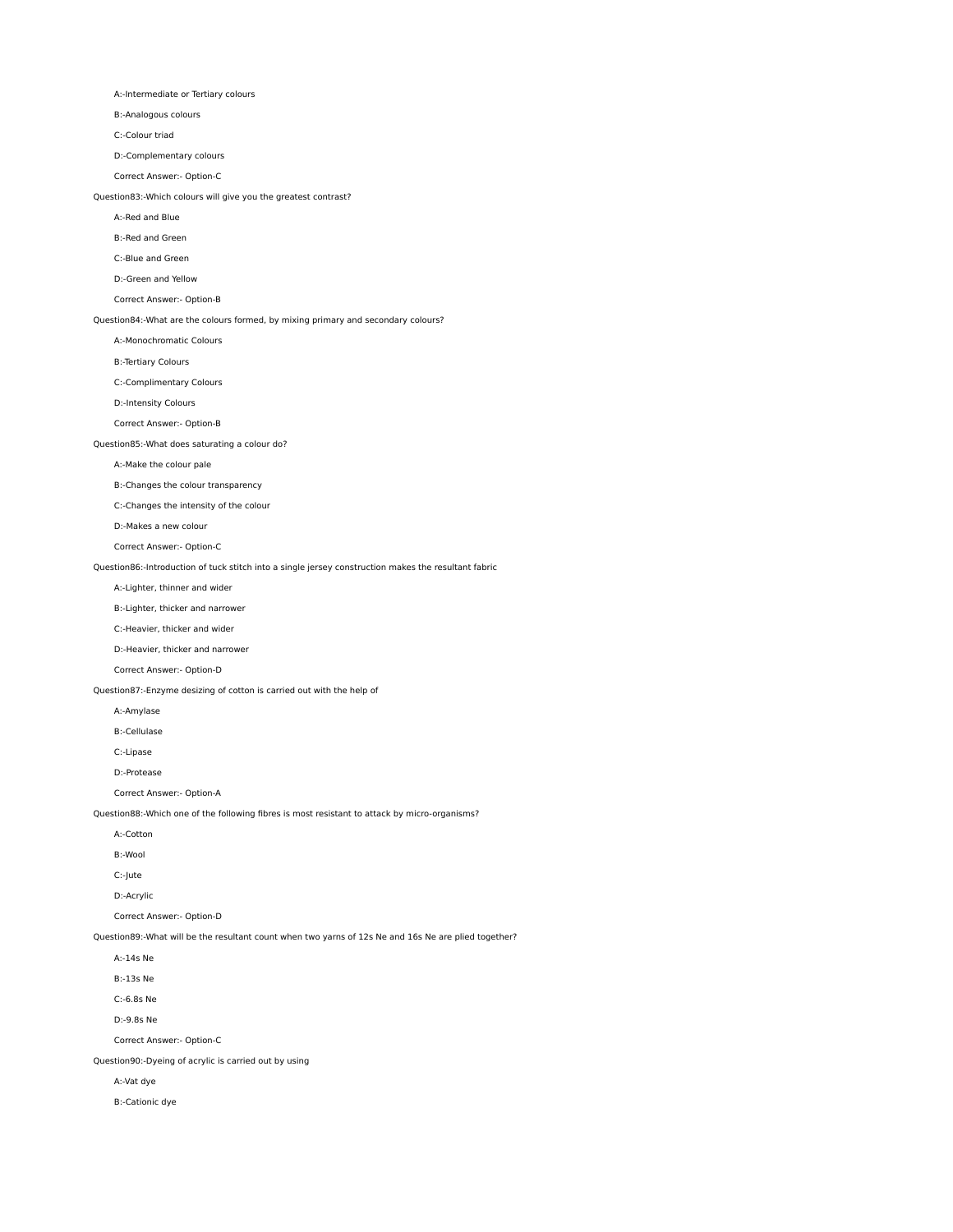#### C:-Acid dye

D:-Disperse dye

## Correct Answer:- Option-B

Question91:-Which of the following chemical is used in the souring of cotton?

- A:-Washing soda
- B:-Caustic potash
- C:-Caustic soda
- D:-Sulphuric acid
- 

# Correct Answer:- Option-D

#### Question92:-In shuttleless weaving, weft waste is minimum on

- A:-Air-jet loom
- B:-Water-jet loom
- C:-Rapier loom
- D:-Multi-phase loom

#### Correct Answer:- Option-D

## Question93:-In a carding machine, fibre straightening it attained to a maximum extent in

- A:-Cylinder to flats carding region
- B:-Cylinder to doffer transfer region
- C:-Licker-in to cylinder transfer region
- D:-Cylinder to under casing region
- Correct Answer:- Option-A

#### Question94:-Nylon 6 and Nylon 66 filaments can be distinguished by

- A:-Melting point test
- B:-Burning test
- C:-Optical microscopy
- D:-Density measurement
- Correct Answer:- Option-A

## Question95:-In a draw frame, higher top roller pressure is used for polyester fibres compared to cotton fibres because they have

- A:-Lower compressional resilience
- B:-Lower density
- C:-Higher inter fibre friction
- D:-Lower moisture absorption
- Correct Answer:- Option-B

# Question96:-Six slivers are doubled together and given three passages on draw-frame. The number of doublings is

A:-9

B:-18

- C:-216
- D:-486
- Correct Answer:- Option-C
- Question97:-Mercerization of a cotton fabric is carried out by
	- A:-Sodium chloride
	- B:-Sodium hypochlorite
	- C:-Sodium hydroxide
	- D:-Sodium chlorite
	- Correct Answer:- Option-C

# Question98:-The density of polyester fibre is

- A:-More than that of cotton
- B:-More than that of nylon but less than that of cotton
- C:-Same as that of nylon
- D:-More than that of polypropylene but less than that of nylon